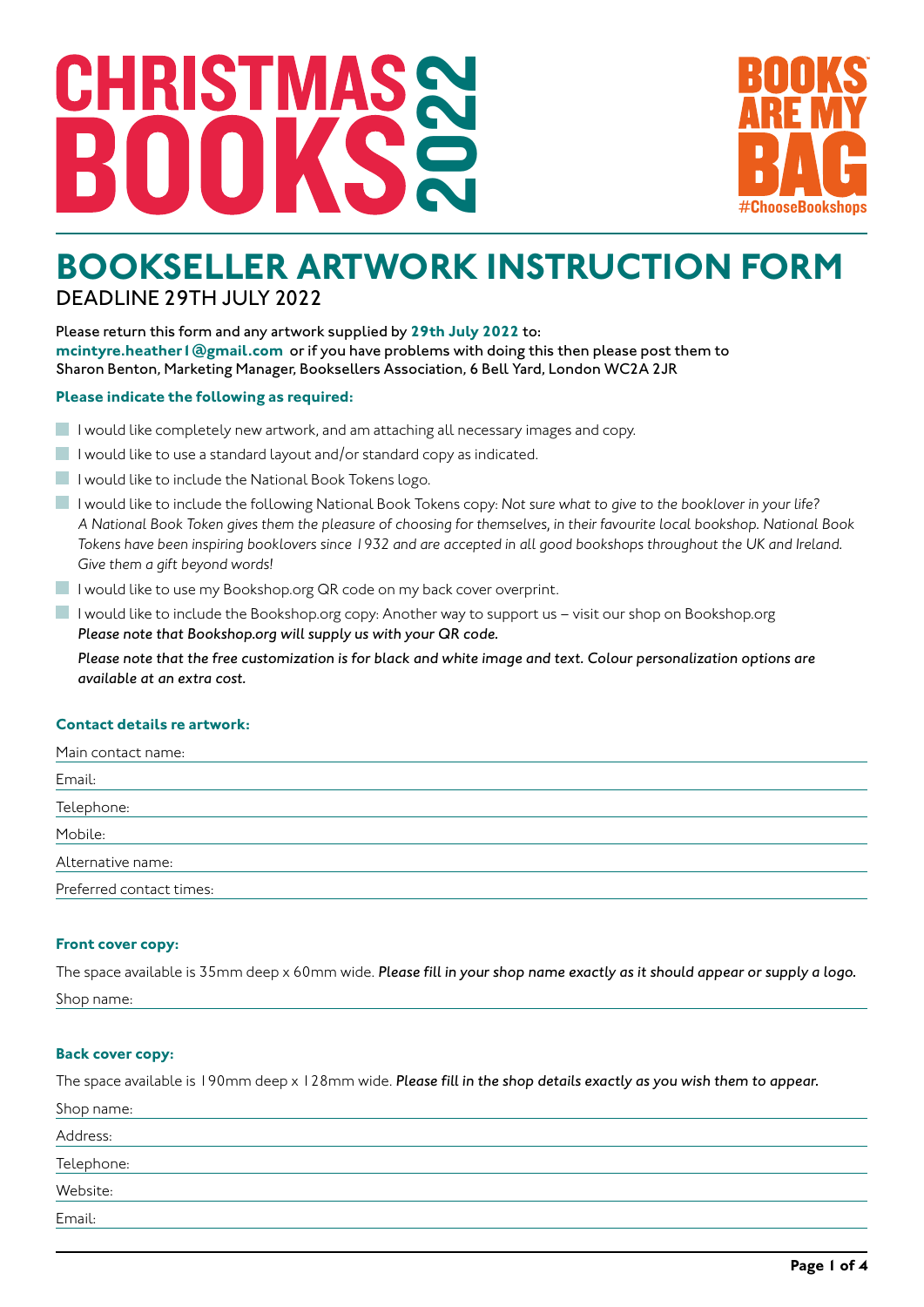# 2022 **CHRISTMA**



If you wish to use a standard layout, please indicate below which you would like to use. *You may, of course, supply your own copy and layout options. If you have questions about personalized options, please contact* **mcintyre.heather1@gmail.com**

### STANDARD LAYOUT

I would like to use standard layout A, featuring my shop or a map to help readers find it.

I would like to use standard layout B, listing a range of goods and services that we offer.

#### **BOOKSHOP NAME** Address Telephone

Email Website

**SHOP IMAGE, LOGO OR MAP**

Standard or personalised text:

- •Duis aute irure dolor in repre
- •Henderit in volupte velit ess
- •Cillum dolore eu fugiat nulla
- •Excepteur sint occaecat

#### **BOOKSHOP NAME or LONG LOGO**

Address Telephone Email Website

Standard or personalised text:

- •Duis aute irure dolor in repre
- •Hender in voluptate velit ess
- •Cillum dolore eu fugiat nulla
- •Excepteur sint occaecat
- •Duis aute irure dolor in repre
- •Henderit in voluptate velit
- •Cillum dolore eu fugiat nulla
- •Excepteur sint occaecat cupid atat non proident



THE FAMILY BOOKSHOP 58 The Broadway, Thatcham, RG19 3HP Telephone: 01635 871777<br>Email: shop@familybookshop.co.uk Website: www.familybookshop.co.uk

I would like to go for option  $C$  – and have supplied my own layout – copy and artwork are attached.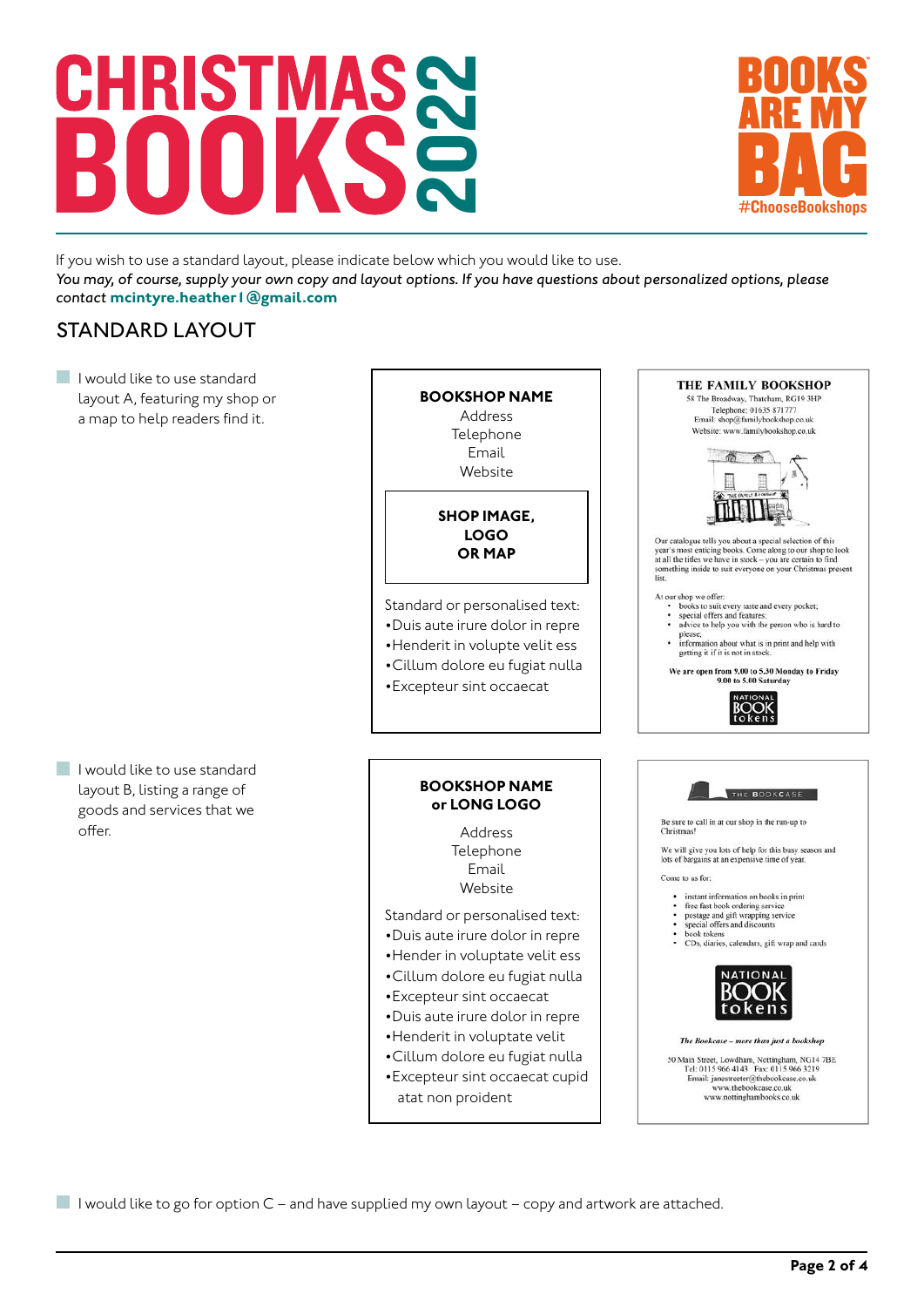# 2022 CHRIST



### STANDARD COPY

*Please see the three standard copy options below, and indicate which you would like to use.*

#### **I** I would like to use Standard Copy 1

Our catalogue tells you about a special selection of this year's most enticing books. Come along to our shop to look at all the titles we have in stock – you are certain to find something to suit everyone on your Christmas present list. At our shop we offer:

- books to suit every taste and every budget  $\overline{\phantom{a}}$
- special offers and featured titles
- personalised advice to help you find the perfect book for everyone
- fast ordering service to get any title you want as long as it is in print

| We are open from                    | [please supply details] |
|-------------------------------------|-------------------------|
| Special Christmas opening hours are | [please supply details] |

#### I would like to use Standard Copy 2

Be sure to call in at our shop in the run-up to Christmas! We will give you lots of help for this busy season, and lots of bargains at an expensive time of year. Come to us for:

- $\mathcal{C}^{\mathcal{A}}$ instant information on books in print
- free fast book ordering service  $\mathcal{C}^{\mathcal{A}}$
- postage and gift wrapping service
- special offers and discounts
- Book Tokens
- CDs, diaries, calendars, gift wrap and cards

#### I would like to use Standard Copy 3

This catalogue contains just a small selection of the thousands of books we have in stock, with new titles arriving every week. We have books to suit every taste and every pocket: do come and visit us to browse through our full range. If you are not exactly sure what to give someone as a gift, we are always happy to advise and usually will be able to order any book you require which is not in stock. Do remember, however, to order early as popular titles will often sell out well before Christmas.

This Christmas, make the most of your local bookshop - you will be amazed at how much we can offer. We take all credit cards.

I have supplied my own copy in a Word document or an email body. *Note: If you would like to personalise any of the standard copy, please email*  **mcintyre.heather1@gmail.com** *with any changes.*